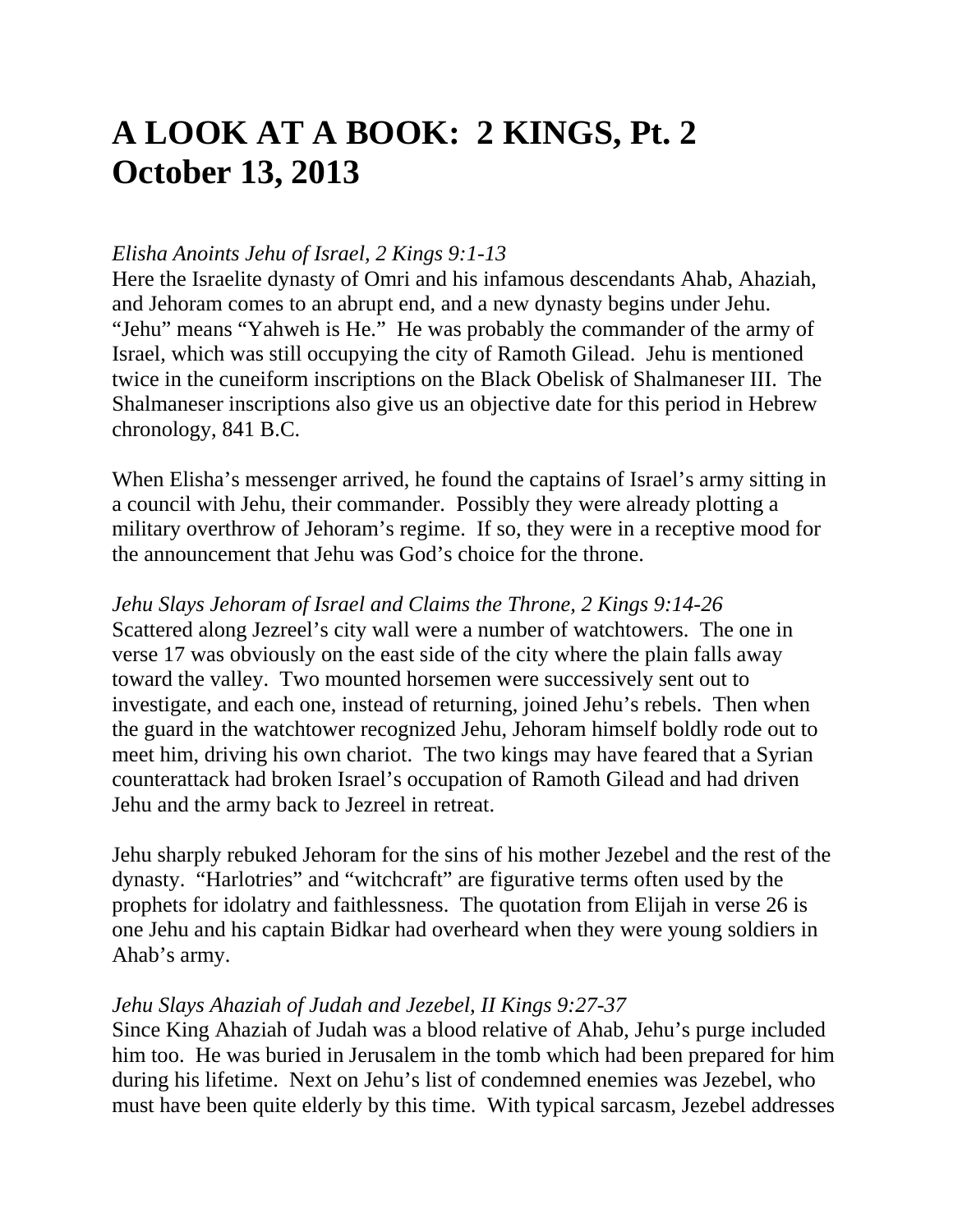Jehu as "Zimri, murderer of your master." Zimri was the one who murdered King Elah and those who remained in the family of Baasha (1 Kings 16:10). He managed to hold the throne only a few days and committed suicide. Following her violent death, Jehu drove his horses and chariot over her body and then casually went inside to eat and drink, showing intentional disdain for the queen. Later he relented a little and ordered her burial. "She was a king's daughter" is a reference to the fact that Jezebel was the daughter of Ethbaal, the king of the Sidonians. By then, however, the dogs had already devoured most of her body in fulfillment of the prophecy in 1 Kings 21:23.

#### *Athaliah Assumes the Throne, 2 Kings 11:1-12*

Israel's King Jehu reigned for 28 years after his bloody purge of the nation's Baalists. He had also slain Ahaziah, the king of Judah, who had become Jehoram's ally, but Jehu seemed to have no further interest in interfering with Judah's royal descent.

Normally, following the death of a king like Ahaziah, one of his sons would have become the ruler in his place, but the devious queen mother had other plans. As soon as the news of Ahaziah's assassination reached her, she set about to wipe out all her son's descendants and claim the throne for herself. Seeing what Athaliah was plotting, Jehosheba acted quickly to save one of the royal heirs, her infant nephew, Jehoash. She and her husband, the priest Jehoiada, hid him and his nurse in their living quarters in the temple compound. Jehoash must have been almost eight years old when the events in verse 4 took place.

Traditionally, the temple guard, as well as the priests and Levites, served in shifts on a rotating basis. The military contingent who guarded the temple also had the responsibility for protecting the royal palace in Jerusalem. Since the shifts changed on the Sabbath, Jehoiada chose the next Sabbath day as the time for his carefully planned coup. All the contingents of soldiers would be at the temple at the same time, giving Jehoiada full military strength to carry out his plan. In addition to the regular weapons they routinely carried, Jehoiada also issued them the ceremonial spears and shields that were kept in the treasure house of the temple. Standing by the appropriate pillar near the altar in the temple court, the boy prince received the royal crown on his head. Jehoash also received in his hands "the Testimony," that is, a copy of the law. The word in verse 12 is eduth, meaning a scroll of the Torah. Young Jehoash was now officially the king of Judah.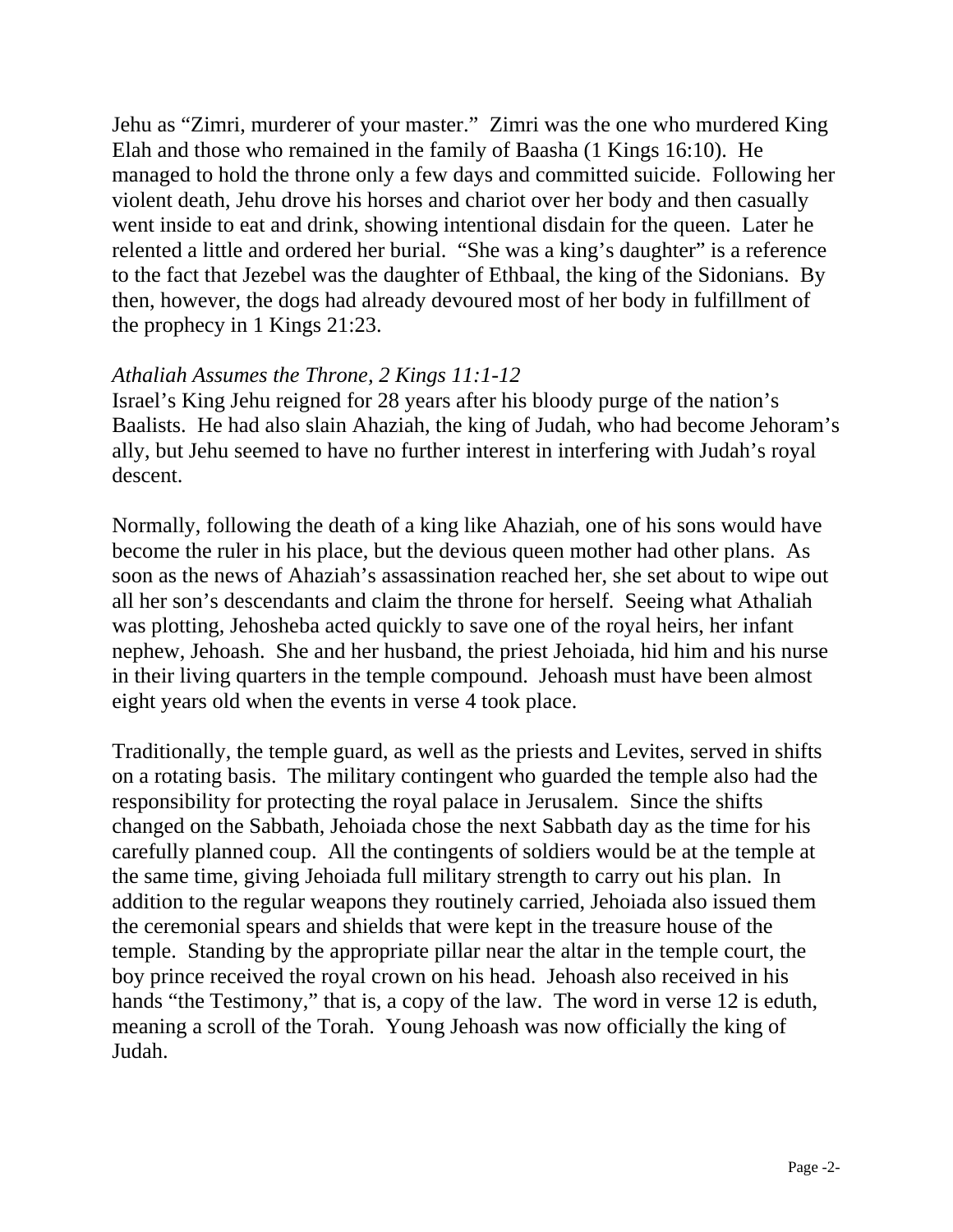## *Athaliah is Killed, 2 Kings 11:13-21*

Sounds of the tumultuous celebration in the temple could be heard all the way to the royal palace. When Athaliah arrived, no one had to tell the queen was happening. She understood all too clearly the joyous acclamation of the crowd, "Long live the king!" To deal with the possibility that some of her personal guards might be foolhardy enough to try to defend her, Jehoiada publicly commanded his captains to "slay with the sword whoever follows her." The guards led her out of the temple compound by the back gate, the one used for horses being led to the royal stables. Choosing such an ignoble spot for her execution was an intentional insult to the wicked woman who was the only queen ever to reign in Jerusalem.

Notice the contrast between verse 19 and verse 16. The condemned queen was taken out by the lowly horse's gate, while the newly crowned monarch was led out through the prestigious royal gate used by the kings and their escorts.

## **2 KINGS 12-13**

## *Jehoash Restores the Temple, 2 Kings 12:1-16*

Jehu was in his seventh year on the throne in Samaria, the capital of the Northern Kingdom, when the boy king Jehoash, was crowned in Jerusalem, the capital of the Southern Kingdom. For the next twenty years these two neighboring rulers held the line against Baalism in their respective nations. The author of Kings gives Jehoash high marks for his leadership, but not straight A's. His good grades continued only as long as he remained under the godly influence of his adoptive father, the priest (v. 2). But as soon as Jehoiada died and his oversight of the young king ended, Jehoash began to drift away from the ways of the Lord (2 Chronicles 24:2, 17ff.). His greatest accomplishment, in fact his only recorded accomplishment during his forty-year reign, was his restoration of the temple in Jerusalem, which was in need of repair.

Verses 4 and 5 report Jehoash's first attempt at a building fund drive. It should have succeeded, but it didn't. Twenty-three years later, when the king was thirty years old, the repairs had still not been made, so he took matters into his own hand and instituted a new plan (vv. 7-12). He took the responsibility for collecting the money away from the priests and assigned it to his own secretary (the king's scribe, v. 10). Then he placed a collection chest in a strategic location on the right side of the altar, giving the repair project a high priority and a corresponding high visibility.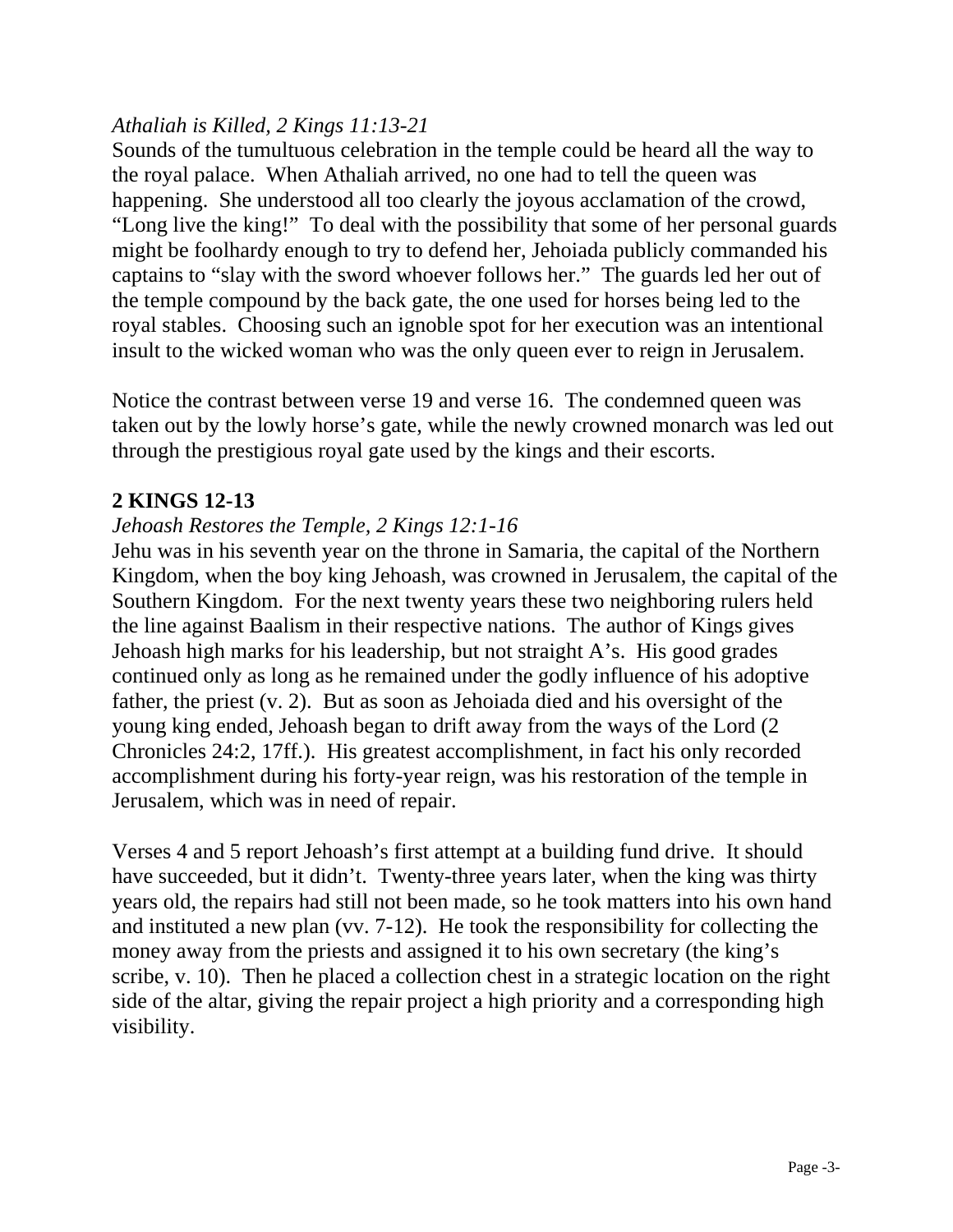## *Elisha Prophesies and Dies, 2 Kings 13:14-21*

Elisha has not been mentioned in the narrative of Kings for fifty years, since his anointing of Jehu in 2 Kings 9:1-10. Unlike the flamboyant Elijah, whose life ended in a dramatic whirlwind exit in a fiery chariot, Elisha died from a wasting disease. But God was just as near to him as he passed through the shadows of the valley of death as He had been to Elijah as he passed through the skies on his fiery chariot.

Jehoash's weeping lament over the "chariots of Israel and their horsemen!" has been variously interpreted. Some suggest that he was describing a situation similar to that in 2 Kings 2:12 when the chariot of fire transported Elijah to heaven. Still others believe that Jehoash considered Elisha himself to be a miraculous substitute for their lost military forces.

It was characteristic of Elisha to use symbolic actions to reinforce his prophecies. He was a "show-and-tell" prophet with a flair for using visual aids effectively. So the last act of the prophet was a visual symbol using a bow and some arrows, dramatizing the future victory of Israel. Most commentaries understand verse 18 to mean that the king held the arrows in his hand and struck them against the floor of Elisha's room. Either way, the point of the passage is that the king stopped too soon. He lacked perseverance and determination. He was content with half measures and incomplete achievement, and therefore the future victory over Syria would be a limited victory. If he had continued to "strike" with the arrows, Israel's victory would have been absolute.

Verses 20-21 tell the curious account of Elisha's burial and the crowning miracle of his career. The event described in these verses could have happened some time after Elisha had been buried. In fact, according to verse 21, his body had already deteriorated so that nothing but bones remained.

Who the dead man was is not disclosed. But as he was being carried to the burial site, suddenly a Moabite raiding-party appeared, and the pallbearers were forced to implement a contingency plan. Instead of preparing the man's own tomb, as they no doubt had planned, they stopped at the first sepulcher they could find, rolled away the stone, and quickly deposited the linen-wrapped body. But before they could reposition the stone and flee from the approaching invaders, a strange thing happened. When the dead man touched the decaying bones of the body already in the tomb, "he revived and stood on his feet" (v. 21).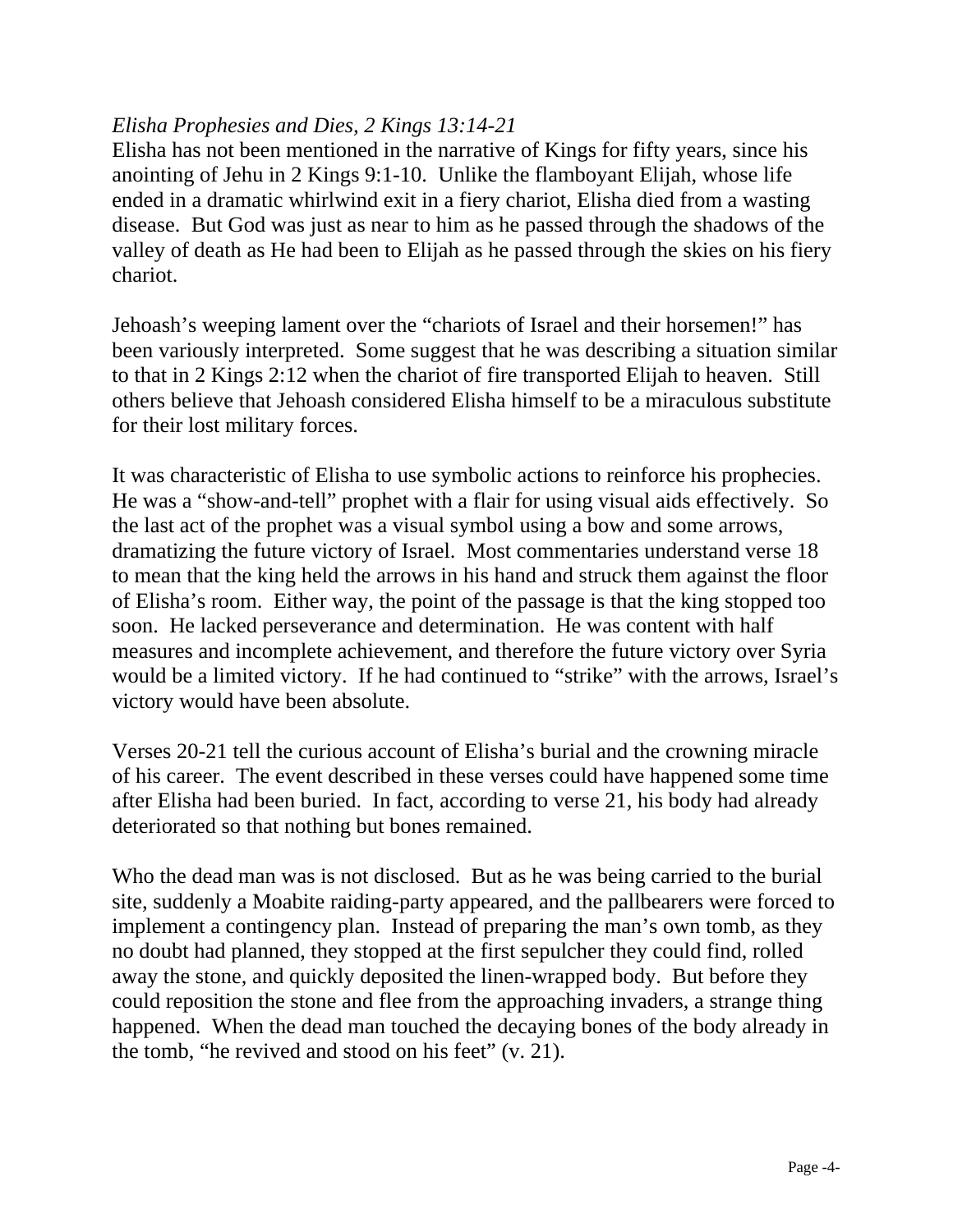## *Israel Recaptures Cities from Syria, 2 Kings 13:22-25*

Picking up again the story of Jehoash, which he began in II Kings 13:10, the writer now adds more detail to his brief reference to Syria's oppression of Israel and explains how Yahweh, in spite of Syria's opposition, kept His promise to deliver Israel. Here we see only the turning of the tide in favor of Israel; but their complete domination of Syria, in fulfillment of God's promise, would come during the next reign, that of Jeroboam II.

Ben-Hadad, the son of Hazael, came to power in Syria during the reign of King Jehoash of Israel. Israel's victories over Ben-Hadad probably came when Adad-Nirari III, king of Assyria, attacked Syria, giving Israel the opportunity, while Ben-Hadad was distracted, to seize again the cities Hazael had taken from them. Notice that Israel overcame the Syrian army on three different occasions, equivalent to the number of times Jehoash had struck the ground with the arrows (2 Kings 13:19).

This oppression in 733 BC *(2 Kings 17:6)*, a precursor of the major captivity in 722 BC, seems to be the first test of Assyria's strategy of reducing a conquered nation into an Assyrian province by deporting the upper classes to another part of the empire and replacing them with foreign immigrants. These were dark days for Israel, her territory now reduced to a tiny kingdom only thirty miles wide by forty miles long. The Northern Kingdom was down to its last ruler. Hoshea would be the final king of this dying nation.

# **2 KINGS 18-19**

## *Hezekiah's Initial Reforms, 2 Kings 18:1-16*

Although he was crowned half a dozen years before the actual fall of Samaria, Hezekiah's reign in Judah is an appropriate place to begin this third and final section of the two books of the Kings.

Realizing that his father, King Ahaz, had taken Judah down the same path of disobedience that led Israel to her doom, Hezekiah moved quickly to reverse national policy and bring Judah back to the Lord. The parallel account in Chronicles refers to a number of godly achievements that are omitted here, but verses 4-6 mention a select few. Going much further than other good kings of Judah, Hezekiah removed the "high places," that is, the former sites of pagan worship that the people had transformed into altars for the worship of Yahweh.

One of Hezekiah's reforms in verse 4 is not found anywhere else in Scripture. He broke in pieces the bronze serpent that Moses had made in the wilderness. When God instructed Moses to fashion the bronze serpent, He intended it to be used as a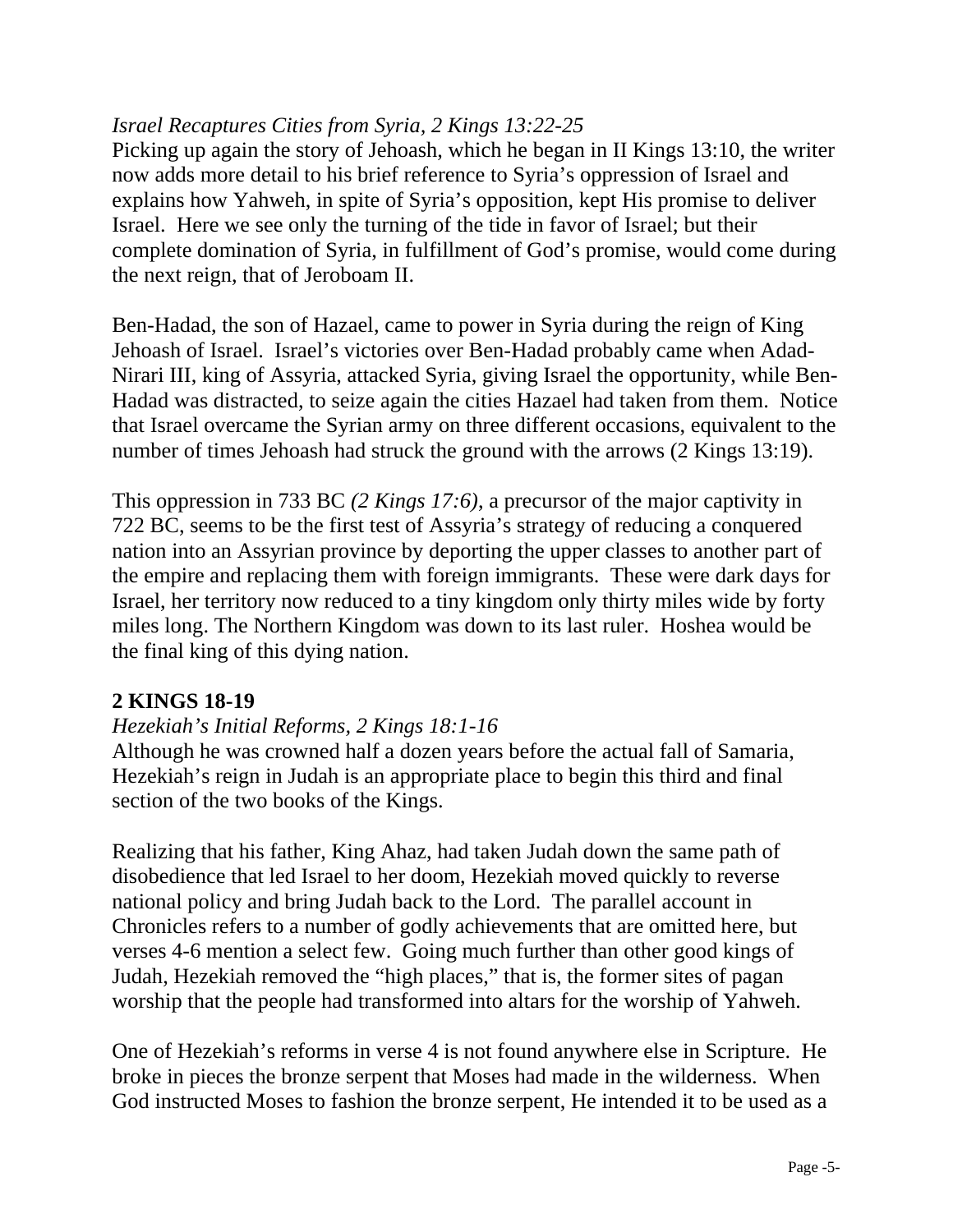symbol reminding them that they were to put their trust in Him (Numbers 21:6-9). But now, centuries later, the people were treating it as a divine relic and worshiping it as a god. The means had become the end.

Hezekiah earned one of the highest scores on the author's royal report card. The language the author used to praise him is almost effusive, ranking him even above Solomon and David. "After him was none like him among all the kings of Judah, nor who were before him" (verse 5). What else did Hezekiah do to deserve such unprecedented applause? In addition to the destruction of idols in verse 4, the king is also lauded because "he trusted in the Lord God of Israel" (v. 5), "he held fast to the Lord"  $(v, 6)$ , "he did not depart from following Him"  $(v, 6)$ , and he "kept His commandments" (v. 6). As a result of this enviable record of righteousness and faith, the Lord was with Hezekiah, so that he prospered wherever he went, he was enabled to resist the Assyrian oppression, and he totally subdued the Philistines (vv. 7-8).

Things went well in Judah for fourteen years, but then trouble appeared in the form of Sennacherib, king of Assyria, who invaded from the north and captured "all the fortified cities" of Judah (v. 13). Taking up where his father had left off, Sennacherib occupied the Assyrian throne until 681 B.C., and the details of his eight military expeditions, including this one against Judah, are preserved in his royal annals. There he claims to have captured forty-six major cities and an unspecified number of villages in Judah and hemmed up Hezekiah in Jerusalem "like a bird within its cage." The attack on Judah was apparently provoked by Hezekiah's refusal to continue paying tribute to Assyria as his father Ahaz had done. In order to pay Sennacherib's assessment, Hezekiah surrendered all the silver in the temple and in the royal treasury (v. 15) and stripped the gold overlay from the temple doors and pillars. According to verse 14, that amounted to three hundred talents of silver and thirty talents of gold. In present-day currency the tribute would amount to \$1,267,200 in silver and \$3,379,000 in gold, for a total of \$4,646,200.

# *Sennacherib's Boast Against the Lord, 2 Kings 18:17-37*

Hezekiah's last minute attempt to placate Sennacherib by paying tribute was not successful. In fact, it appears Hezekiah's capitulation simply emboldened Sennacherib, and he sent a three-man delegation with a detachment of soldiers from Lachish to Jerusalem to call for Judah's surrender. Since Sennacherib had not come himself but sent an envoy, Hezekiah decided to respond in similar fashion.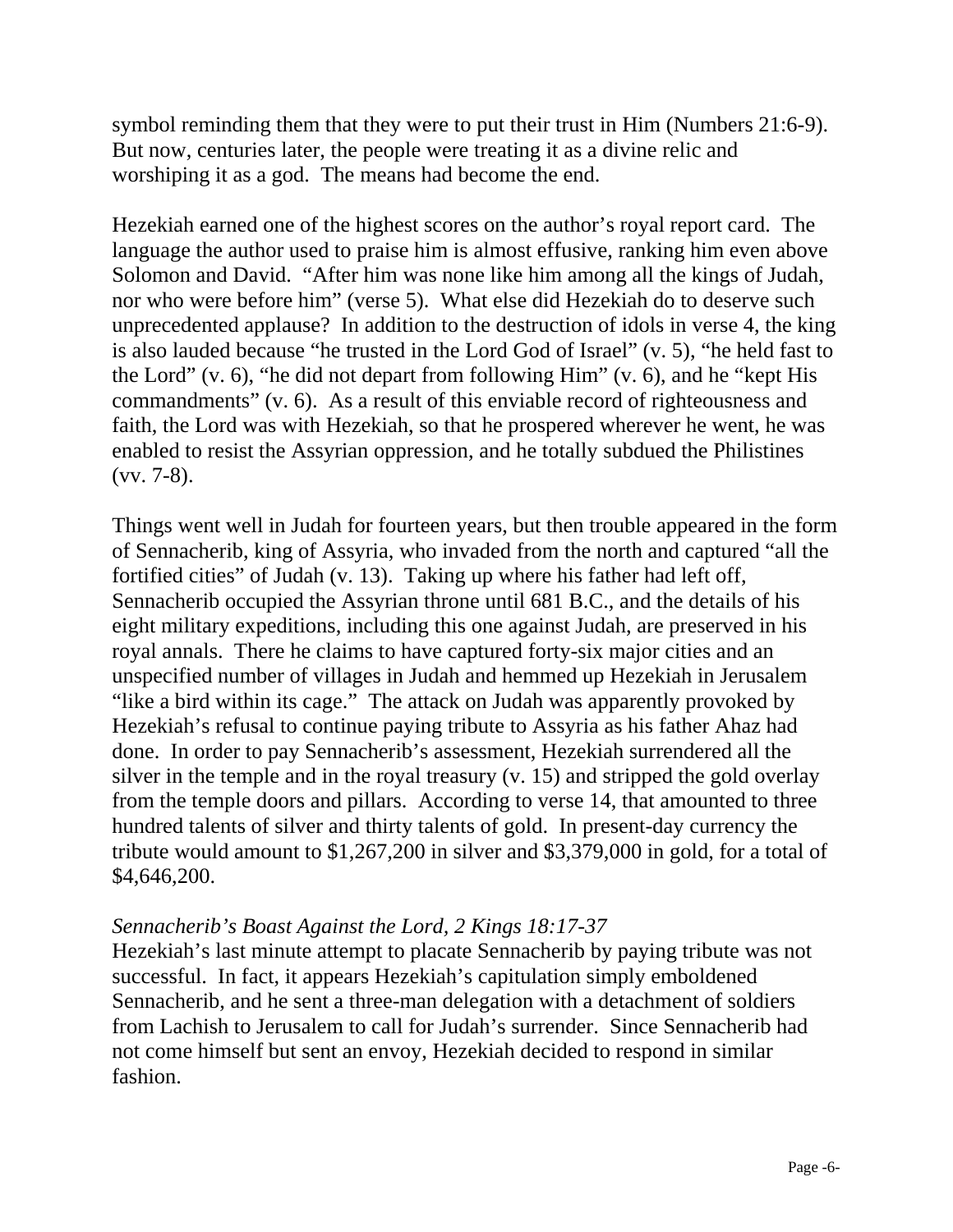The arrogance of Sennacherib's boastful taunt is detected in the opening address of the Rabshakeh where he uses the term "the great king," which was probably Sennacherib's self-designated title. When Hezekiah's ambassadors requested that the parley be continued in the Aramaic language, the international language of commerce and diplomatic discourse in western Asia, they were trying to avoid a panic on the part of the population of Jerusalem who were listening from the city wall. The Assyrian delegation refused this request because they wanted to lure the people of Jerusalem to rebel as they listened to the attractive offers the Assyrians were making to Hezekiah. If they would "come out," that is, surrender, they would be allowed to eat their own fruit and drink from their own wells rather than being forced to eat their own dung and drink their own urine during a siege (v. 27). Eliakim, Shebna, and Joah returned to the king's palace "with their clothes torn," indicating their heavy hearts and grievous concern for the situation.

#### *Isaiah's Prophecy of Deliverance, 2 Kings 19:1-7*

Hezekiah's reaction upon hearing the boastful and blasphemous words of Sennacherib through his spokesman the Rabshakeh was commendable. He humbled himself, tearing his royal robes and replacing them with sackcloth as a gesture of repentance and remorse. Then he "went into the house of the Lord" (v. 1). He went into the house of the Lord to arrange for a delegation to go to Isaiah the prophet. This is the first time Isaiah is mentioned in I and II Kings, even though he had been active since the reign of Hezekiah's grandfather, Ahaziah (Uzziah) (v. 2). Verse 6 gives the impression that Isaiah didn't wait for the king's plea to be delivered by the royal delegation. He knew they were coming and already had an answer for the king before they asked the question. Hezekiah and the people of Jerusalem were not the only ones who listed to Sennacherib's reproach. God had listened to the blasphemous words too, and He had already set in motion His judgment upon the Assyrian king.

## *Hezekiah's Prayer for Help, 2 Kings 19:8-19*

Sennacherib's envoys returned with their report of Hezekiah's response to discover that the Assyrian army had left Lachish to attack the nearby city of Libnah (v. 8). However, before he could complete the Libnah assault, Sennacherib heard the rumor about the threatened attack of Ethiopia's king, Tirhakah. So before Sennacherib rushed back to defend his own capital against a new enemy, he fired one last verbal missile at Hezekiah (vv. 10-13). This time the swaggering threat was issued in the form of a letter. Its message was similar to the earlier threat. One subtle difference, however, is that the first threat accused Hezekiah of deceiving himself, while this second threat claimed that it was God who was doing the deceiving (v. 10).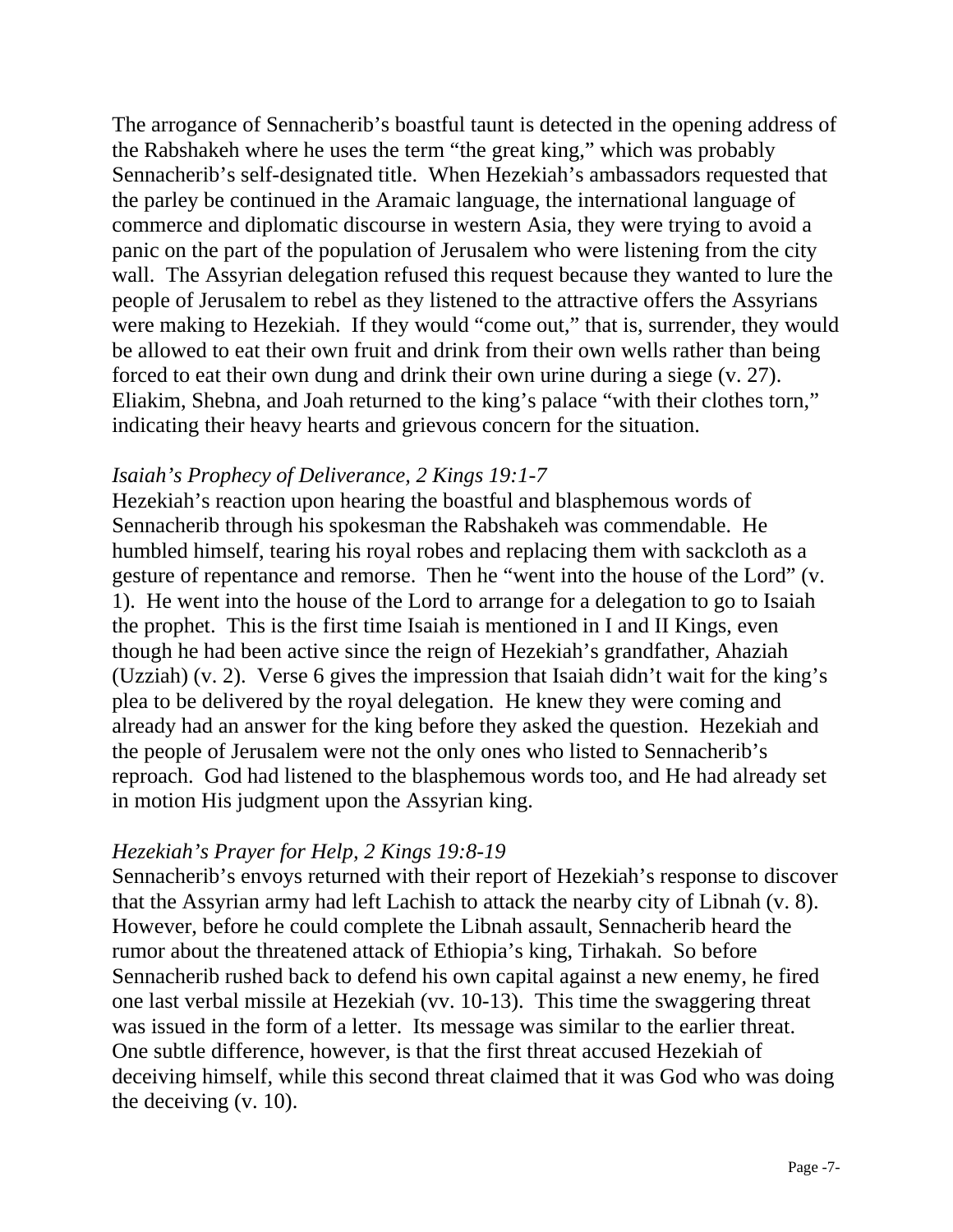## *Isaiah's Word Concerning Sennacherib, 2 Kings 19:20-37*

Even though Isaiah was not directly consulted, he responded to Hezekiah's prayer. There follows next a fourteen-verse poem, or song, from the pen of Isaiah. God asked Sennacherib in verse 22, "Whom have you reproached and blasphemed?" Obviously, the answer is not just "Jerusalem" or "Judah," for Sennacherib had also reproached "the Holy One of Israel" Himself. In verse 25, God speaks again through the prophet's song. Sennacherib's success has been possible only because God allowed it. His boasting has no foundation because it was God who brought all his accomplishments to pass.

In verse 29 God addresses Hezekiah through the medium of Isaiah's song. How encouraging it must have been to hear the Lord promise that Sennacherib's siege of Jerusalem would not last long and that prosperity would flourish again in Jerusalem. During the first year of the Assyrian invasion, the war would prevent the people of Jerusalem from planting. They would have to eat what "grows of itself" without cultivation. The next year they would have to live on "what springs from the same," that is, what comes up naturally form the uncultivated crops of the past year. But in the third year, the residents would be able to "sow and reap" because the siege would be lifted.

"Therefore" in verse 32 seems to refer to verse 28. Because Sennacherib has blasphemed God, he will be prevented from conquering Jerusalem. The fulfillment of God's promise in verse 33 that Sennacherib would turn away is described in verse 35. With little detail, almost matter-of-factly, the author of Kings declares that the angel of the Lord wiped out the army of Sennacherib in one night. The king and whoever else survived awakened to find 185,000 soldiers dead. Notice how the author stacks up the series of verbs in verse 36: Sennacherib "departed…went away…returned home…remained." This unusual linguistic construction suggests the speed of the defeated king's frantic return.

## **2 KINGS 20-21**

# *Hezekiah's Illness and God's Cure, 2 Kings 20:1-11*

These eleven verses tell about a miraculous event that took place sometime before the Assyrian army was annihilated by the angel of the Lord. Since the miraculous healing extended the life and reign of Hezekiah "fifteen years" (v. 6), it must have taken place in about the middle of Hezekiah's twenty-nine-year reign. When the king heard Isaiah's diagnosis that his illness was terminal, he turned his face away from the people gathered around his sick bed, prayed, and literally "wept a great weeping"  $(v. 3)$ .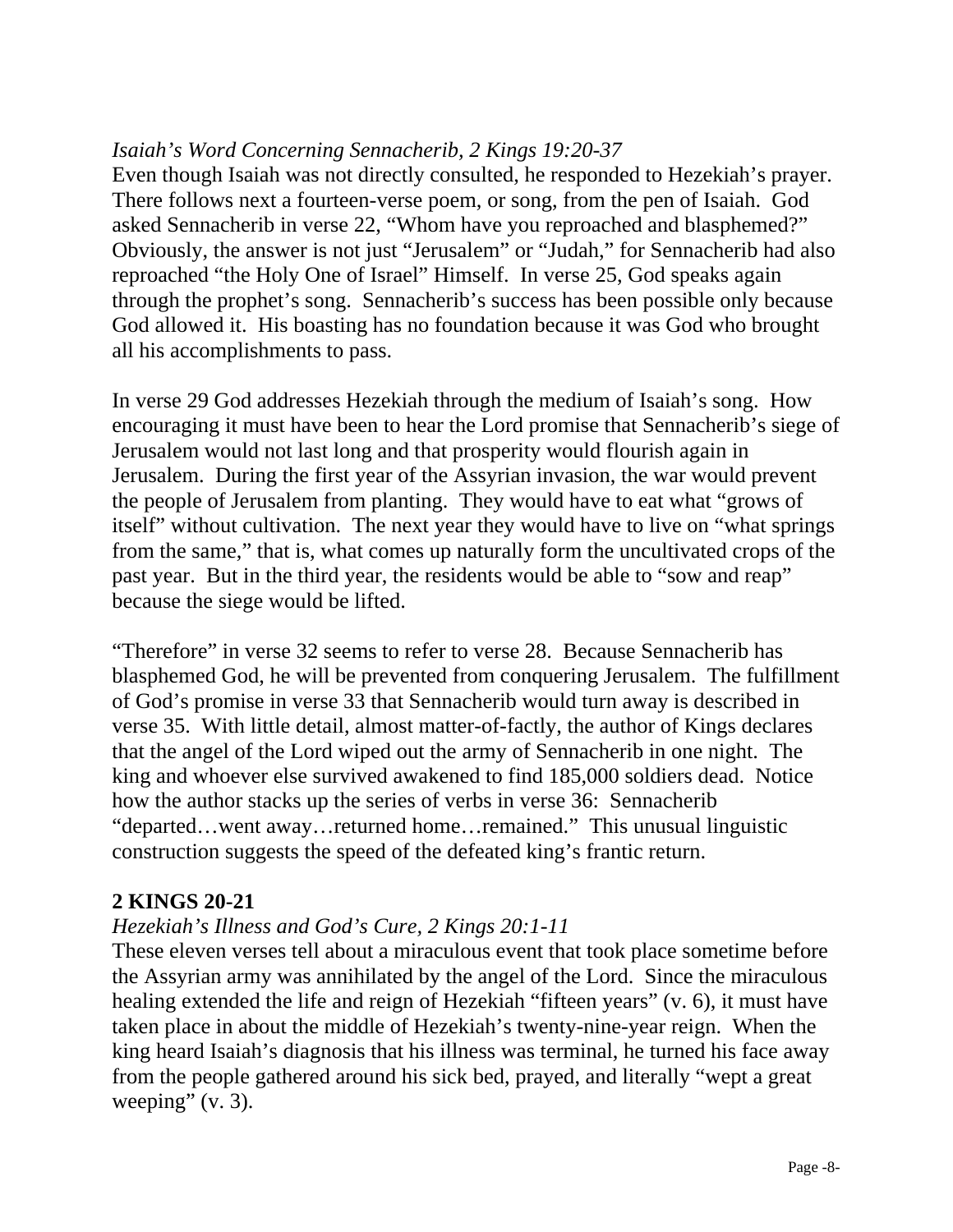His prayerful request for divine healing was grounded in four personal characteristics that he felt deserved the Lord's attention: (1) He had walked before God. This was the same trait with which the Bible described men like Enoch, Noah, Abraham, Isaac, David, and others. (2) He had been faithful, or true. His relationship with God had been one of genuine sincerity and reliability. (3) He had served God "with a loyal heart," literally "with a whole heart." There was no duplicity or deceit in his faith. (4) He had done what was good. God heard the king's prayer, and once again used Isaiah as the channel through whom He communicated His promised healing to Hezekiah (vv. 4-6). Applying the poultice of figs to the infection was a remedy used in that day for both humans and animals to draw the poison from a boil or wound.

As a sign, Isaiah allowed Hezekiah to choose whether to have the shadow on a sundial go miraculously ten degrees backward or ten degrees forward. "The sundial of Ahaz" in verse 11 is literally "the steps of Ahaz." The phrase could be the proper name of a sundial built by Ahaz for use in astral worship. The Septuagint, on the other hand, supposes that the phrase "the steps of Ahaz" refers not to a sundial but literally to a flight of steps in the palace arranged so that the shadow on them could tell the time.

# **2 KINGS 22-23**

## *The Discovery of the Book of the Law, 2 Kings 22:1-13*

Along with his great-grandfather, Hezekiah, Josiah ranks as one of the most important of all the kings of Judah. Since he was only eight years old when the people of the land crowned him, Josiah spent his first eighteen years as king under the tutelage and guardianship of the priests and elders. His first recorded independent act as king is recorded in this chapter when, at the age of twenty-six, he ordered the restoration of the temple.

As the ancient workers began the repair of the long-neglected temple, they made a "once-in-a-lifetime" discovery. Hilkiah the priest said to Shaphan the scribe, "I have found the Book of the Law in the house of the Lord" (v. 8). Apparently, the Scripture scroll had lain lost and forgotten for seventy-five years – the fifty-five years of Manasseh's reign, the two years of Amon's reign, and the eighteen years between Josiah's coronation as an eight-year-old and the discovery when he was twenty-six. Since the days of Jerome, most biblical scholars have believed that it was an ancient scroll of the Book of Deuteronomy, which was also popularly known as "the Book of the Law."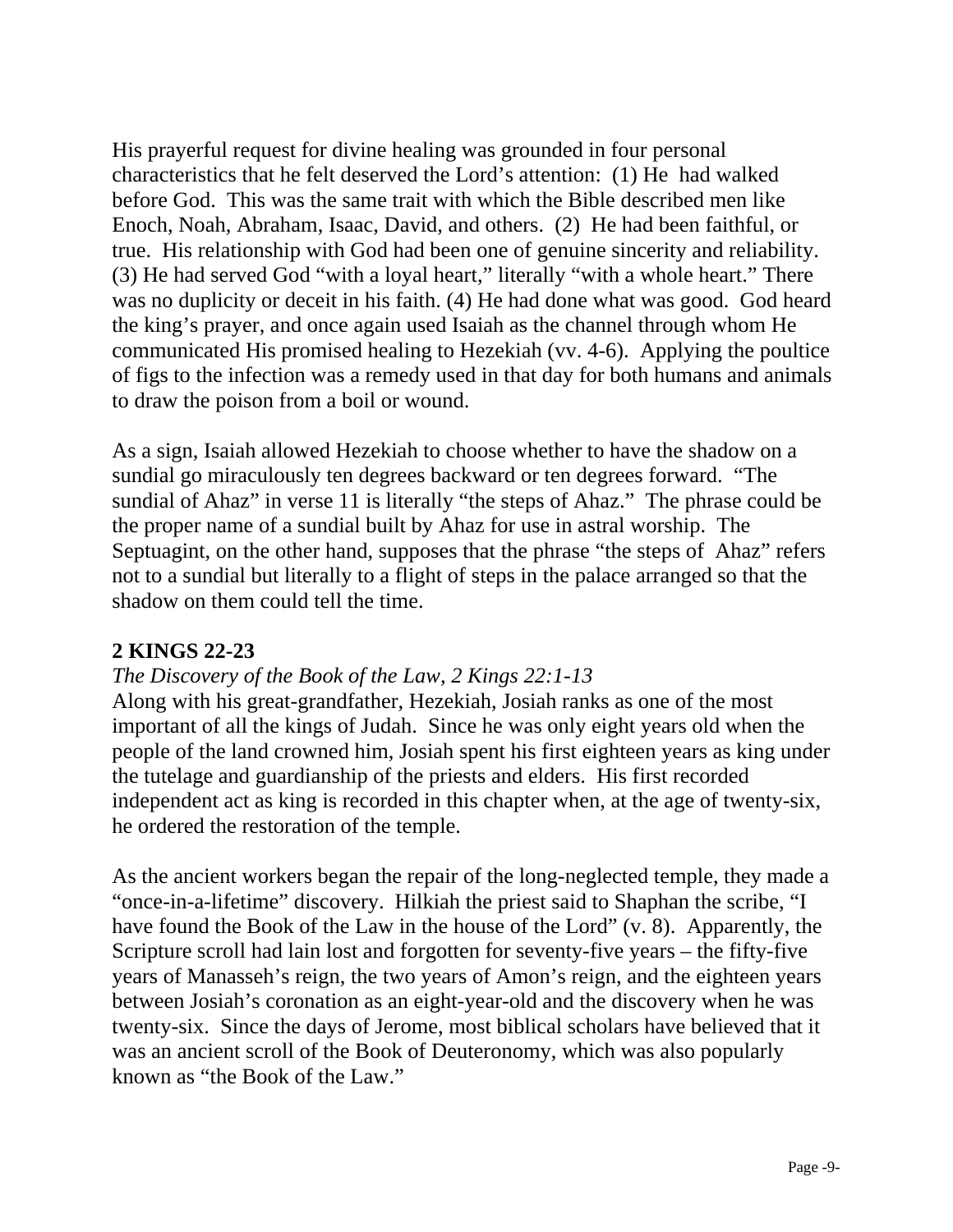Shaphan, who had first taken time to read the book for himself (v. 8), now brought it before King Josiah and read the book aloud. The reading of the word of God spoke to the heart of the young king and stirred his spirit to conviction and repentance. He "tore his clothes" as a symbol of repentance, and then he appointed a delegation to prayerfully study the book. The deputation was made up of Hilkiah the priest, whose name means "Yahweh is my spirit" and whose grandson Seraiah would be the last high priest before the exile; Ahikam the son of Shaphan the scribe, a faithful supporter of Jeremiah; Achbor the son of Michaiah; Asaiah the servant of the king, who held a post of great importance in the court; and of course, Shaphan the scribe.

## *The Prophecy of Huldah, 2 Kings 22:14-20*

In the light of so much discussion about women in ministry today, one cannot avoid asking the question at this point in the book, "Why did the king's delegation go to Huldah the prophetess, a relatively unknown woman, when there were several famous prophets in Judah who were men?" The ancient rabbis answered the question in several ways. Some said the delegation went to a woman because they believed that she would be more tenderhearted and, rather than rebuking the people for their transgressions, would be inclined to pray for them, realizing they had sinned in ignorance. Still others explain that Huldah was the wife of one of the priests and therefore well known to them for her gifts. If they thought Huldah, being a woman, would somehow soften the message of the word of God, they were mistaken. Using the traditional "thus says the Lord God of Israel," the prophetess delivered a forthright, clear, powerful, intense proclamation of the meaning of the book (vv. 15-20). The first part of Huldah's interpretation applied to the people of Judah in general (vv. 16-17), but the last part was directed to the king himself (vv. 18-20). Josiah was to be spared the calamities written in the book because he had responded to its message receptively, with tenderhearted humility.

## *The Reforms of Josiah, 2 Kings 23:1-30*

The Renewal of the Covenant (vv. 1-3). The entire population of Jerusalem was invited to join leaders from all across Judah to enter the temple for a ceremonial renewal of the covenant. "[He] made a covenant" is literally "[he] cut a covenant," which goes back to the practice of cutting the carcass of an animal and separating the parts so the contracting parties could seal their agreement by walking between them.

The Removal of Idols from Jerusalem (vv. 4-14). Josiah's grandfather (Manasseh) had installed all sorts of pagan idols in the temple and his father (Amon) had reinforced idol worship; but now Josiah ordered the idols all removed, burned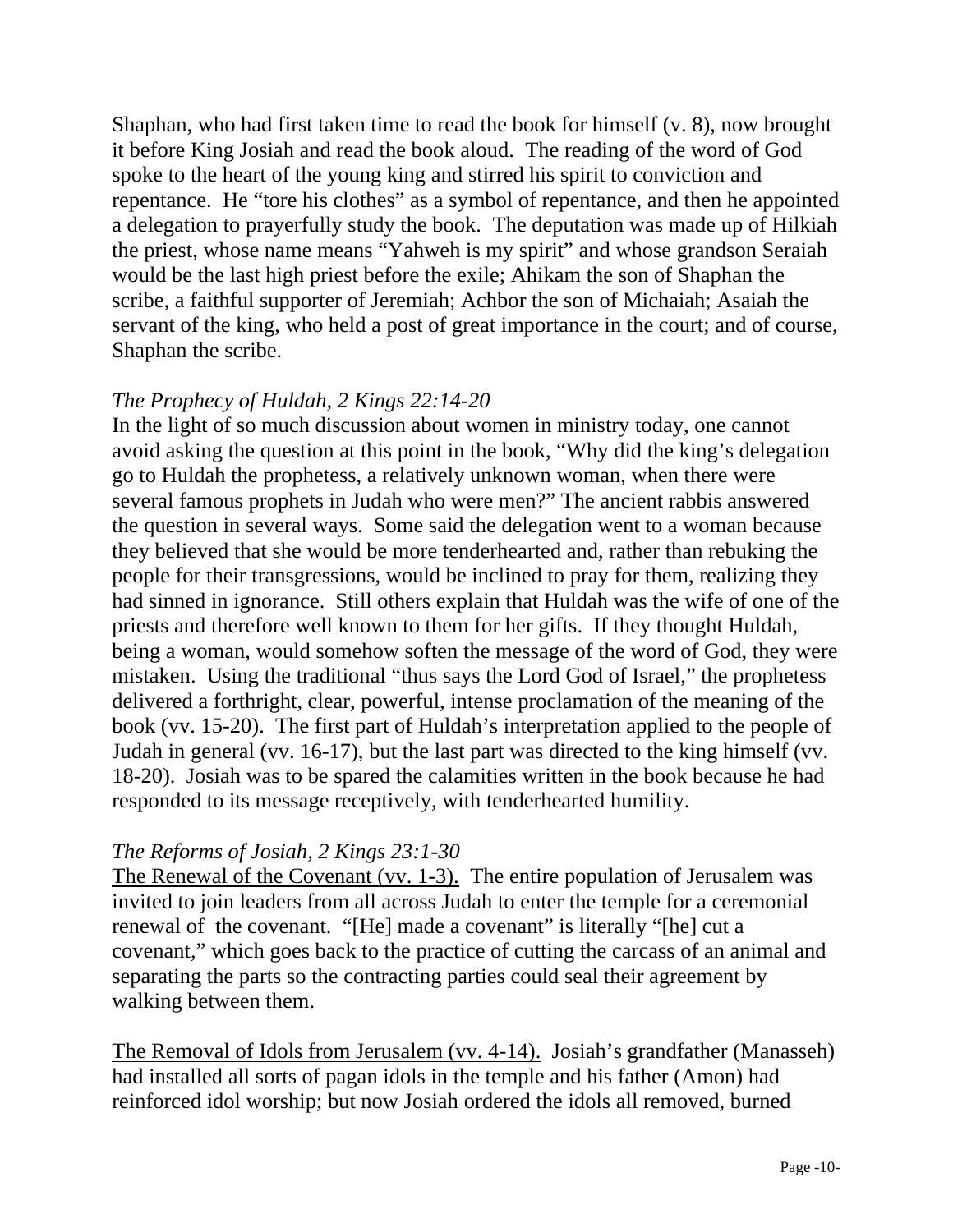outside the city, and the ashes taken away to Bethel. Bethel was a defiled place from which idolatry had spread throughout the Northern Kingdom and, supposedly, into Judah as well. Throwing the ashes of the idol on the graves of the common people outside the city was not intended to defile their graves, but the very opposite. Any contact with death was believed to be an act of defilement, so scattering the dust on the graves served to defile the idols. Also the act symbolized the fact that the idol appropriately belonged in the cemetery because it was not a living god. "Perverted persons" in verse 7 refers to male and female prostitutes who participated in pagan religious rituals. Next, Josiah called in the country priests who led worship at the rural high places across Judah. He brought these erring priests back to Jerusalem, but he reduced their status and responsibility (v. 9).

The Removal of Idols from Bethel (vv. 15-20). In his zeal, Josiah even extended his iconoclastic purge beyond the borders of Judah, into what was left of the Northern Kingdom. Bethel was the place where Jeroboam had built the altar to the molten bulls (or golden calves) in an effort to keep his people form going south to Jerusalem to worship Yahweh. After he had destroyed the images on the mountain in Bethel, Josiah looked around the mountainside and saw the cemetery mentioned in verse 16. He knew that spreading the ashes of the dead on the altar of Bethel would be an appropriate way to defile the site, so he dug up some of the anonymous graves, removed and burned the bones on Bethel's famous altar, and thereby desecrated the shrine.

The Reinstitution of the Passover Feast (vv. 21-23). For seventy-five years there had been no Passover feast held in Jerusalem, and even before that the ceremony had been diluted and revised to fit the whims of previous rulers. For example, Hezekiah observed the feat in the second month instead of the prescribed first month, and he did it without the proper purification of some of the people (2 Chronicles 30:2-3, 17:20). Josiah was determined to do it right, according to the Book of the Law (Deuteronomy 16:1-8).

The Removal of Superstitions from Judah (24-25). Consulting the dead through mediums and spiritists in order to foretell the future is an ancient practice that still prevails today. It was always forbidden by God. In spite of Josiah's moral and religious greatness, God's judgment against Judah would not be turned back. His reforms were noble, but they could not save the nation from inevitable destruction (vv. 26-27). Once again, the terrible fate of Judah is predicted, and the blame is laid at the feet of sinful King Manasseh, Josiah's grandfather.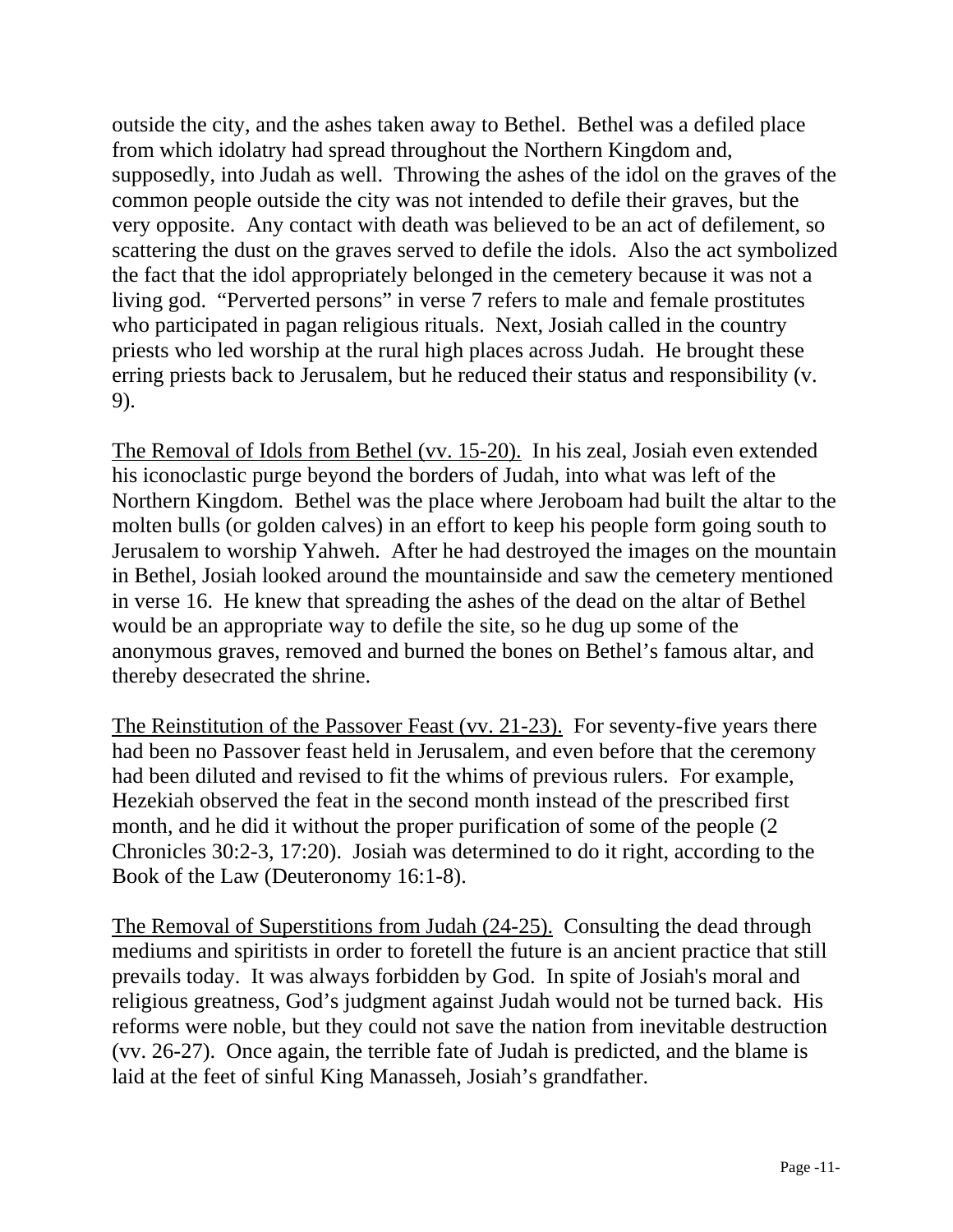Josiah's untimely death at the age of thirty-nine is described briefly in verse 28-30. Why Josiah had gone to Megiddo is not known, but he may have been trying to do the same thing Necho II was going – that is, extending his kingdom and authority in the wake of Assyria's downfall. After killing Josiah, Necho's combined army of Egyptians and Assyrians marched to Carchemish, where in 605 B.C. they engaged the Babylonians and were annihilated, bringing an end to the Egyptian bid for world power. The death of Josiah was a disaster of the highest magnitude for Judah. The nation mourned him greatly (2 Chronicles 35:25), and the apocryphal book of Ecclesiasticius tells how the king's memory was greatly treasured in Israel for centuries (Ecclesiasticus 49:13). All this happened at Megiddo, which in Greek is called Armageddon. This battlefield came to be the traditional site for the last great fight against the enemies of God (Revelation 16:16).

# *The Siege and Fall of Jerusalem, 2 Kings 25:1-21*

Inasmuch as Jerusalem was practically void of weapons and skilled soldiers, why did it take the powerful Babylonian army under the leadership of king Nebuchadnezzar nearly two years to break through the walls and conquer the city? Some say it was because the city itself was strategically located for natural defense, and its fortifications were unusually well built and difficult to penetrate. Others point out that during the siege, Egypt once again made what turned out to be a feeble and unsuccessful attempt to attach Babylon. Therefore, Nebuchadnezzar's attention was temporarily diverted from Jerusalem while he dealt with Egypt, thus extending the siege.

Eventually, since the siege interrupted two harvest seasons and halted the cultivation of the land, and since the circle of troops prevented any produce from coming into the city, the ensuing famine brought the people in the city to the point of starvation. Their will to fight waned; the defense broke down; and Nebuchadnezzar's troops encountered little resistance. The cowardly King Zedekiah and his troops tried to escape through a narrow corridor in the southeast wall that gave access to the Kidron Valley (v. 4). Verse 5 says the Babylonian's "overtook him in the plains of Jericho." Babylonian justice meted out its cruel punishment on Zedekiah. Before binding him, they forced him to watch the murder of all his sons. About a month after the capture of the city, Nebuchadnezzar brought in a Babylonian specialist in urban demolition. His name was Nebuzaradan and he is called "the captain of the guard" (v. 8). Methodically, he set about to demolish the beautiful city, burning the palace and chief buildings, breaking down the walls, and wrecking the temple.

*The Appointment of Gedaliah and the Release of Jehoiachin, 2 Kings 25:22-30*